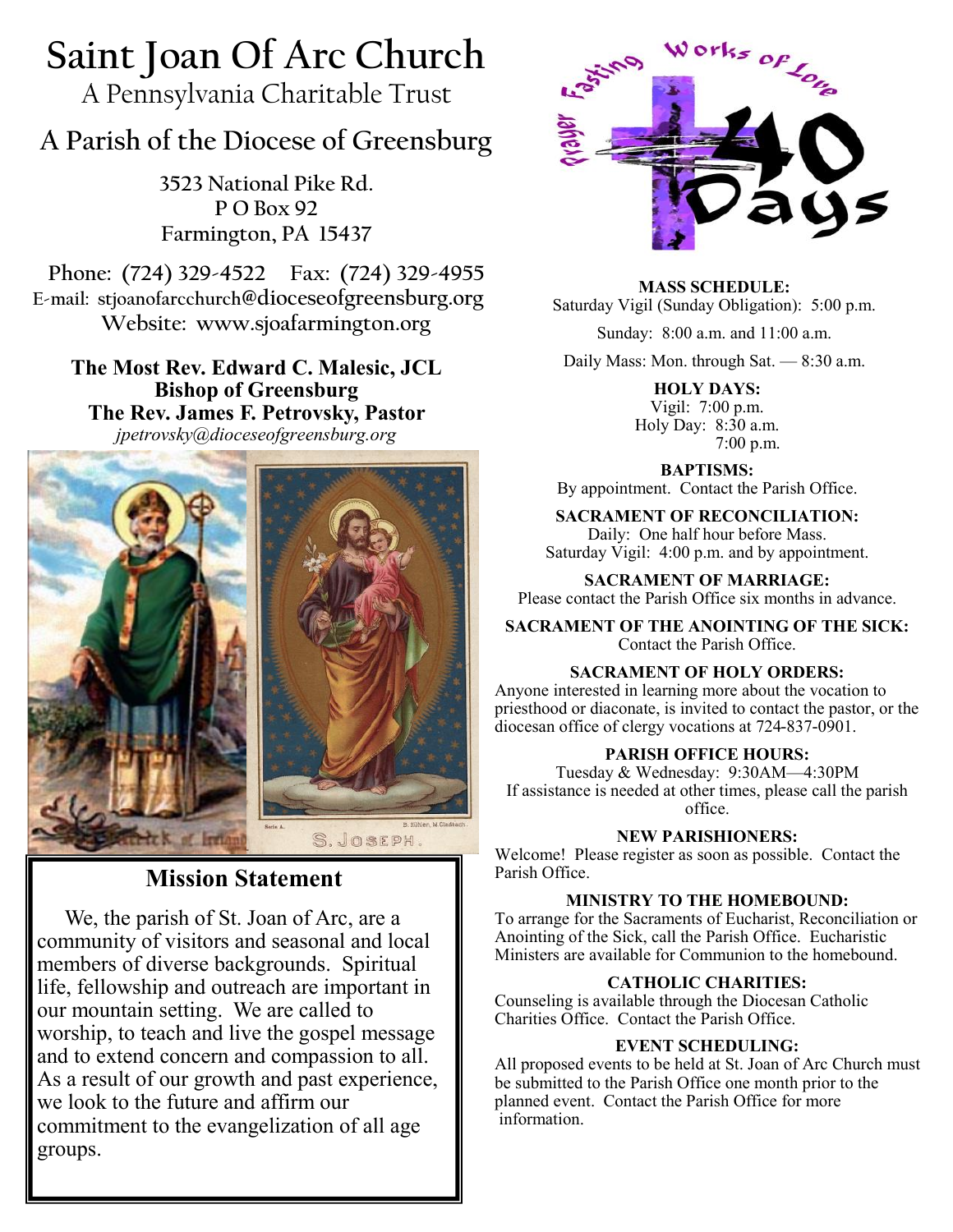| Mass Intentions for the Week                          | Liturgical Ministries Schedule                                                                                                                                                                   |  |
|-------------------------------------------------------|--------------------------------------------------------------------------------------------------------------------------------------------------------------------------------------------------|--|
| Saturday, Mar. 14 Anticipated-3rd Sunday of Lent      | Mar. 21/22, 2019                                                                                                                                                                                 |  |
| Mary & Richard Suchevits                              | <b>LECTORS</b>                                                                                                                                                                                   |  |
| Sunday, Mar. 15-3rd Sunday of Lent                    |                                                                                                                                                                                                  |  |
| 8:00 amThanksgiving for Good Neighbor<br>Larry Hajduk | <b>EXTRAORDINARY MINISTERS</b>                                                                                                                                                                   |  |
| M/M Dan Gearing                                       |                                                                                                                                                                                                  |  |
| Monday, Mar. 16<br>Mary Smolley                       | <b>ALTAR SERVERS</b>                                                                                                                                                                             |  |
| Tuesday, Mar. 17                                      | <b>GREETERS</b>                                                                                                                                                                                  |  |
| M/M Alex Merkosky                                     |                                                                                                                                                                                                  |  |
| Wednesday, Mar. 18                                    |                                                                                                                                                                                                  |  |
|                                                       | THANK YOU FOR YOUR SERVICE                                                                                                                                                                       |  |
| Thursday, Mar. 19                                     | Pope Francis—thought for the day (Mar. 15)<br>Pause a little, leave behind the unrest and commotion that fill                                                                                    |  |
| M/M L. A. Otto                                        | the soul with bitter feelings which never get us anywhere.                                                                                                                                       |  |
|                                                       |                                                                                                                                                                                                  |  |
| Friday, Mar. 20                                       | 3rd Sunday in Lent                                                                                                                                                                               |  |
| Sara Gross                                            | 1: Exodus 17: 3-7<br>2: Romans 5: 1-2, 5-8                                                                                                                                                       |  |
| Saturday, Mar. 21                                     | 3: John 4: 5-42                                                                                                                                                                                  |  |
| M/M Dan Gearing                                       | <b>Liturgy of the Word - Meditation:</b><br>In their fear and need the Israelites, the Israelites grumble                                                                                        |  |
| Saturday, Mar. 21 Anticipated—4th Sunday of Lent      | against Moses and the Lord. God responds by meeting those<br>needs with water flowing from the rock. Saint Paul writes to                                                                        |  |
| John Woltman; Norma Ann, John Trimble<br>Buzz John    | the Romans that we have been justified by faith through<br>Jesus—His death gives us life. In the Gospel, Jesus meets a<br>Samaritan woman at the well and tells her he is the Messiah.           |  |
| Sunday, Mar. 22-4th Sunday of Lent                    | Focus: The goodness and mercy of Jesus is life-giving.                                                                                                                                           |  |
| Richard, Mary & Ester Suchevits                       | Lent, with its disciplines of prayer, fasting and charity, is all<br>about repentance, renewal, and healing from sin. The Gospel<br>tells of jesus' encounter with a woman who had a long histo- |  |
| Buzz John                                             | ry of brokenness and isolation. As she meets Jesus and expe-<br>riences His life-changing mercy, so, too, can we receive new                                                                     |  |
| ALL INTENTIONS-BOOK OF PETITIONS                      | life and living water from the Word and Sacrament in which<br>we encounter Christ                                                                                                                |  |
| <b>STATIONS OF THE CROSS &amp; BENEDICTION</b>        | <b>Sanctuary Light</b><br>The sanctuary candle burns in memory of                                                                                                                                |  |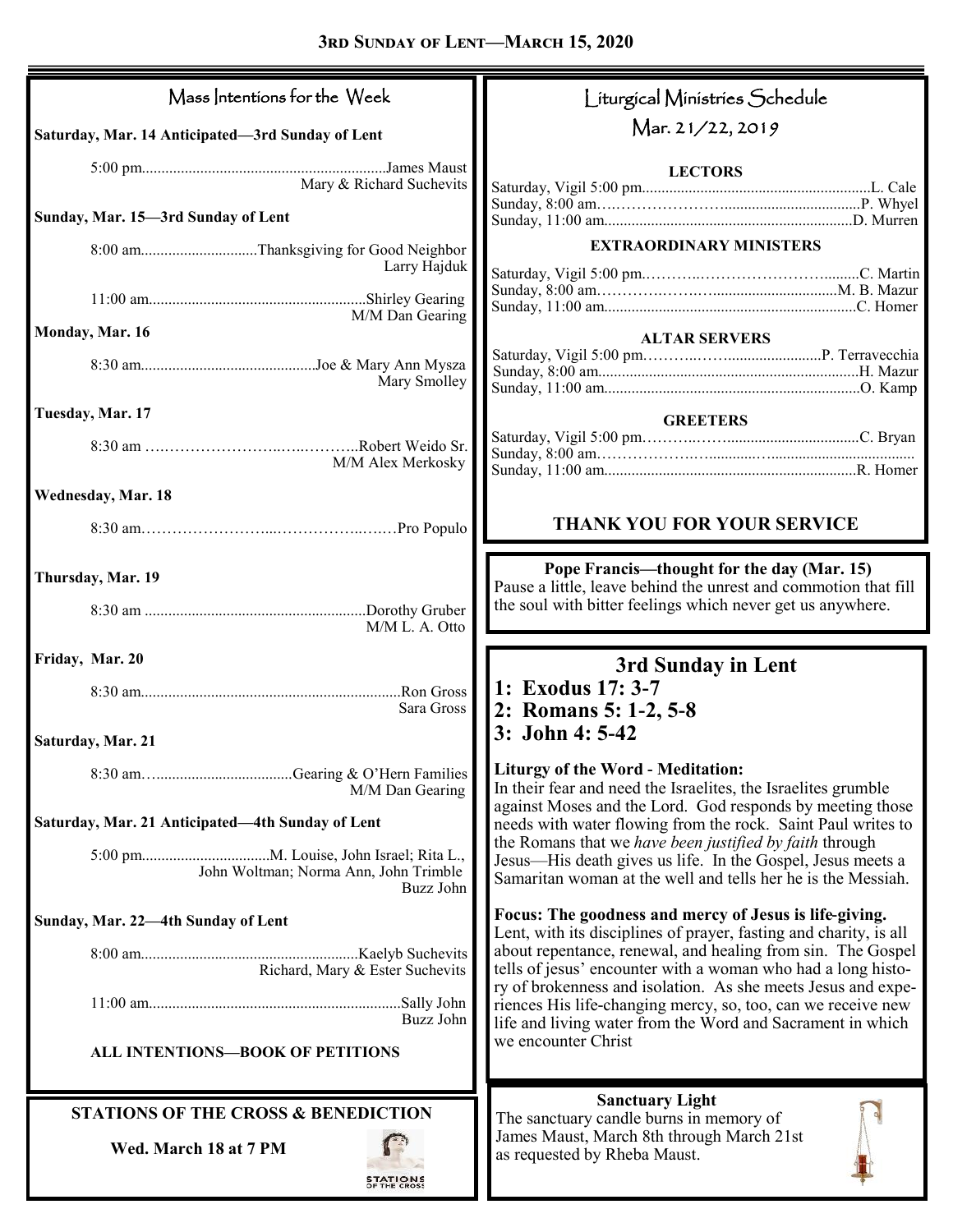## **Collection Report for Sunday, March 8, 2020**

#### **First Collection**

| Envelopes Dated Sunday, March 8, 2020     | \$897.15   |  |
|-------------------------------------------|------------|--|
| All Other Weekly Offering Envelopes       | 130.00     |  |
| Friends of Saint Joan of Arc And Visitors | 324.00     |  |
| Loose Cash and Checks                     | 253.00     |  |
| <b>Second Collection</b>                  |            |  |
| <b>Winter Utility Expenses</b>            |            |  |
| Envelopes (All Dates)                     | 228.00     |  |
| Friends of Saint Joan of Arc and Visitors | 3.00       |  |
| Loose Cash and Checks                     | 161.00     |  |
| Other                                     |            |  |
| <b>Votive Candles</b>                     | 40.00      |  |
| Flower Fund - Regular                     | 29.00      |  |
| <b>Easter Flowers</b>                     | 60.00      |  |
| Palm Sunday (04/05/2020)                  | 15.00      |  |
| Kitchen Improvement Donation              | 500.00     |  |
| <b>TOTAL:</b>                             | \$2.640.15 |  |

Jesus Christ, you traveled through towns and villages curing every disease and illness. At your command, the sick were made well. Come to our aid now, in the midst of the global spread of the coronavirus, that we may experience your healing love.

Whether we are home or abroad, surrounded by many people suffering from this illness or only a few, Jesus Christ, stay with us as we endure and mourn, persist and prepare. In place of our anxiety, give us your peace.

#### **Don't Forget—Meager Meal**

Just a reminder that the Ladies Guild will be serving the meager meal Sunday, March 15th following the 11 AM Mass.

#### **Remember Loved Ones with Missal Dedications**

If you missed the opportunity to dedicate one of our new Glory and Praise Missals to family and friends, we invite you to memorialize them now. For \$25, you can dedicate a missal to family, friends and loved ones. Memorial paperwork is available in the church vestibule. Questions? Call 724-329-4522.

#### **"ALL ARE WELCOME IN THIS PLACE" Mt. St. Macrina**

**An Evening of Prayer, Praise, Fellowship with Kim Show March 24, 2020 7—8:30 PM Registration Due: Mar. 22 Free Will Offering**

*Come and give thanks to our Creator, make your requests be known to God and sing joyfully from your hearts!*

#### **St. Joseph**

St. Joseph was an ordinary manual laborer although

descended from the royal house of David. In the designs of Providence he was destined to become the spouse of the Mother of God. His high privilege is expressed in a single phrase, "Foster-father of Jesus." About him Sacred Scripture has little more to say than that he was a just man - an expression which indicates how faithfully he fulfilled his high trust of protecting and guarding



God's greatest treasures upon earth, Jesus and Mary.

The darkest hours of his life may well have been those when he first learned of Mary's pregnancy; but precisely in this time of trial Joseph showed himself great. His suffering, which likewise formed a part of the work of the redemption, was not without great providential import: Joseph was to be, for all times, the trustworthy witness of the Messiah's virgin birth. After this, he modestly retires into the background of holy Scripture.

Of St. Joseph's death the Bible tells us nothing. There are indications, however, that he died before the beginning of Christ's public life. His was the most beautiful death that one could have, in the arms of Jesus and Mary. Humbly and unknown, he passed his years at Nazareth, silent and almost forgotten he remained in the background through centuries of Church history. Only in more recent times has he been accorded greater honor. Liturgical veneration of St. Joseph began in the fifteenth century, fostered by Sts. Brigid of Sweden and Bernadine of Siena. St. Teresa, too, did much to further his cult.

St. Joseph is invoked as patron for many causes. He is the patron of the Universal Church. He is the patron of the dying because Jesus and Mary were at his death-bed. He is also the patron of fathers, of carpenters, and of social justice. Many religious orders and communities are placed under his patronage.

#### **DLA: "Plant a Seed"**

Plant a seed by contributing to the Office of Faith, Family and Discipleship, which supports parish youth ministry. When we plant the seeds of faith, we provide opportunities for people to develop meaningful relationships with God, and we inspire them to be disciples of His Son, Jesus Christ. "Grow in the Lord" and donate today to the 2020 Diocesan Lenten Appeal.

Our parish target this year is \$17,945. To date, we have contributed \$ 3920. Any money in excess of our target will be returned to our parish to be used for our needed kitchen renovation.